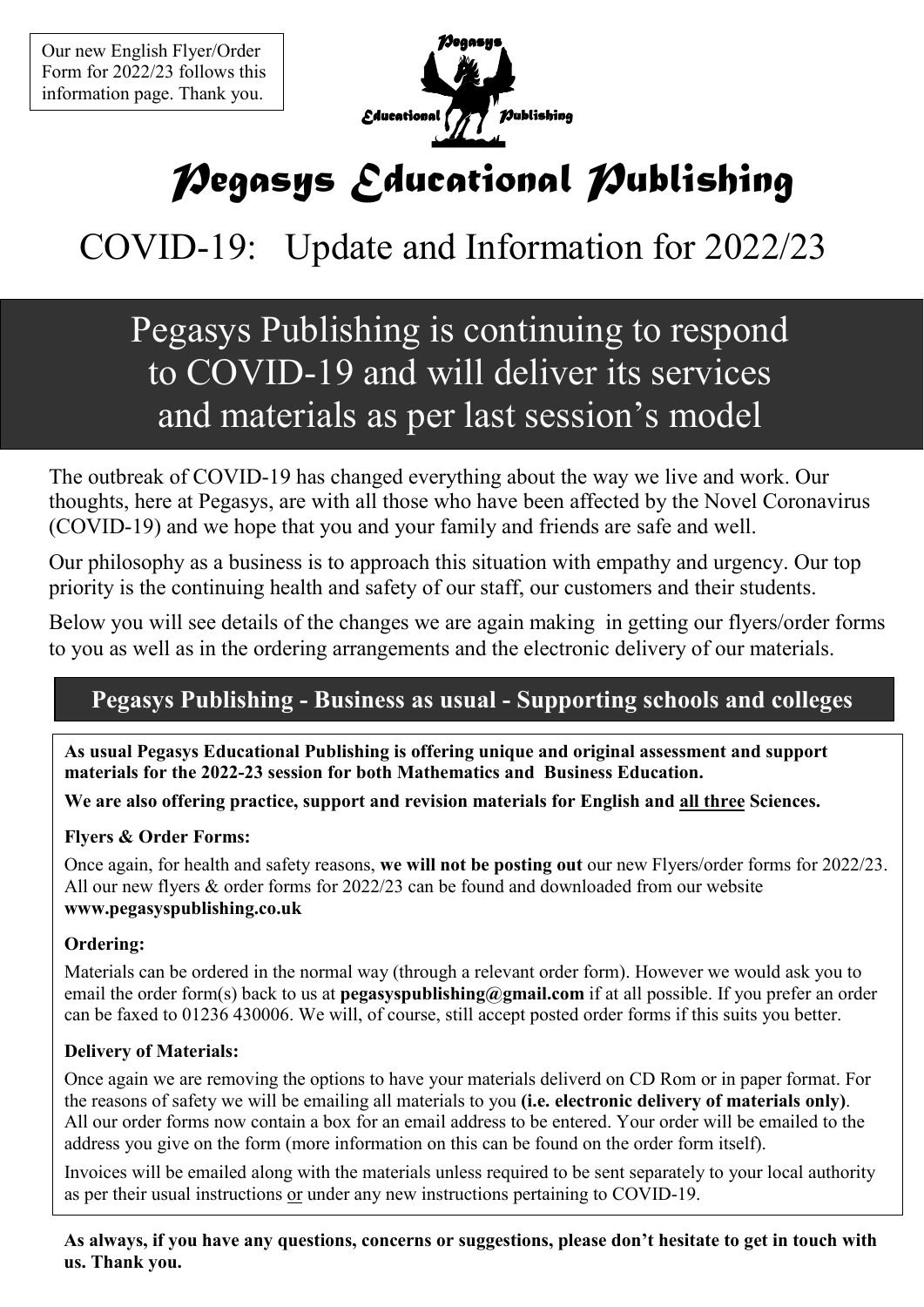

# *Pegasys Educational Publishing*

# **English Language**

# **2022/2023**

**We at Pegasys have constructed a number of English Language packs. We are confident that these packs will provide you with a set of very useful resources for your department.** 

**These resources are ideal for use with a full class or with a small group of pupils within the English Department.** 

**Materials can be used as a classroom resource, homework sheets, set exercises, etc.** 

# **English Language Packs**

# **S1/S2 Close Reading Packs**

## **Textual Analysis Packs - 3 Packs (equiv. 64, 65, H )**

**(see page 6 for detailed descriptions of pack contents and levels)** 

# **S3/4 Close Reading Pack 1**

## **S3/4 Close Reading Pack 2**

*Ease your workload by ordering our quality resources today !*

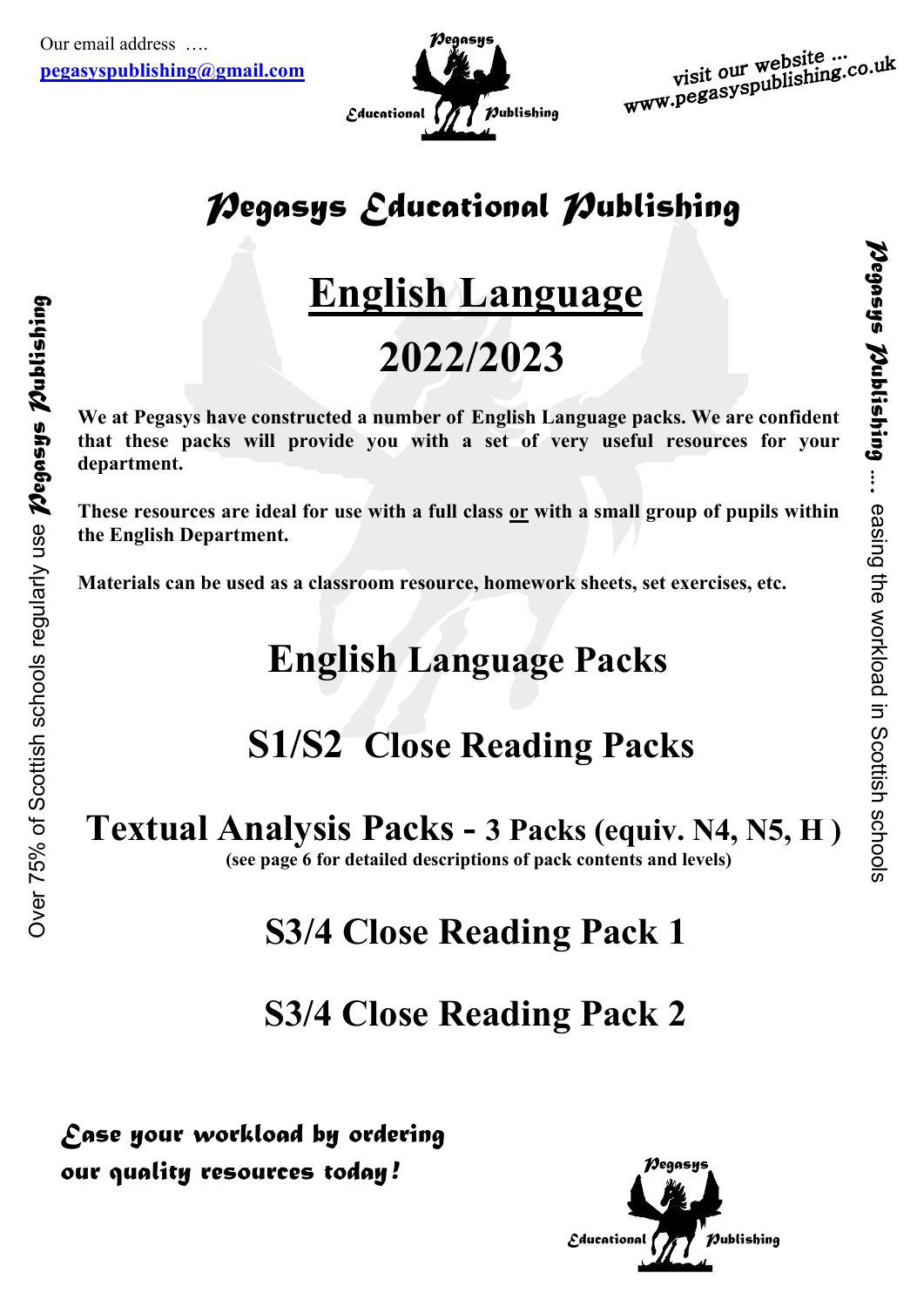## **ENGLISH LANGUAGE PACKS**

We are offering 5 packs of worksheets giving practice in all aspects of English Language.

- Pack 1 30 single-sided worksheets *(contains topics equivalent to old 5-14 Level A)*
- Pack 2 30 single-sided worksheets *(contains topics equivalent to old 5-14 Level B)*
- Pack 3 30 single-sided worksheets *(contains topics equivalent to old 5-14 Level C)*
- Pack 4 30 single-sided worksheets *(contains topics equivalent to old 5-14 Level D)*
- Pack 5 30 single-sided worksheets *(contains topics equivalent to old 5-14 Level E)*

Worksheets can be used in a variety of ways:

- > as in-class worksheets to consolidate aspects of language covered in class
- as revision sheets leading to **literacy assessment**
- $\triangleright$  as homework sheets

Sheets are user friendly for pupils, parents and teachers:

Due to our Covid-19 safety arrangements all materials will be delivered to you by email. Thank you.

**For pupils:** minimum of writing.

For parents: simple instructions at the top of each exercise – they do not depend on specialist knowledge ( *parents can become more involved with their child's homework* )

- For teachers:  $*$  ease of correction actual/suggested answers are included to allow for self or peer correction;
	- each pack is available on disc further worksheets can be created with a minimum of fuss giving pupils extra practice in any weaker areas.

#### **The sheets provide practice in grammar, spelling and punctuation.**

They develop strategies for more pertinent writing and give the opportunity to write instructions, directions and give practice in form filling.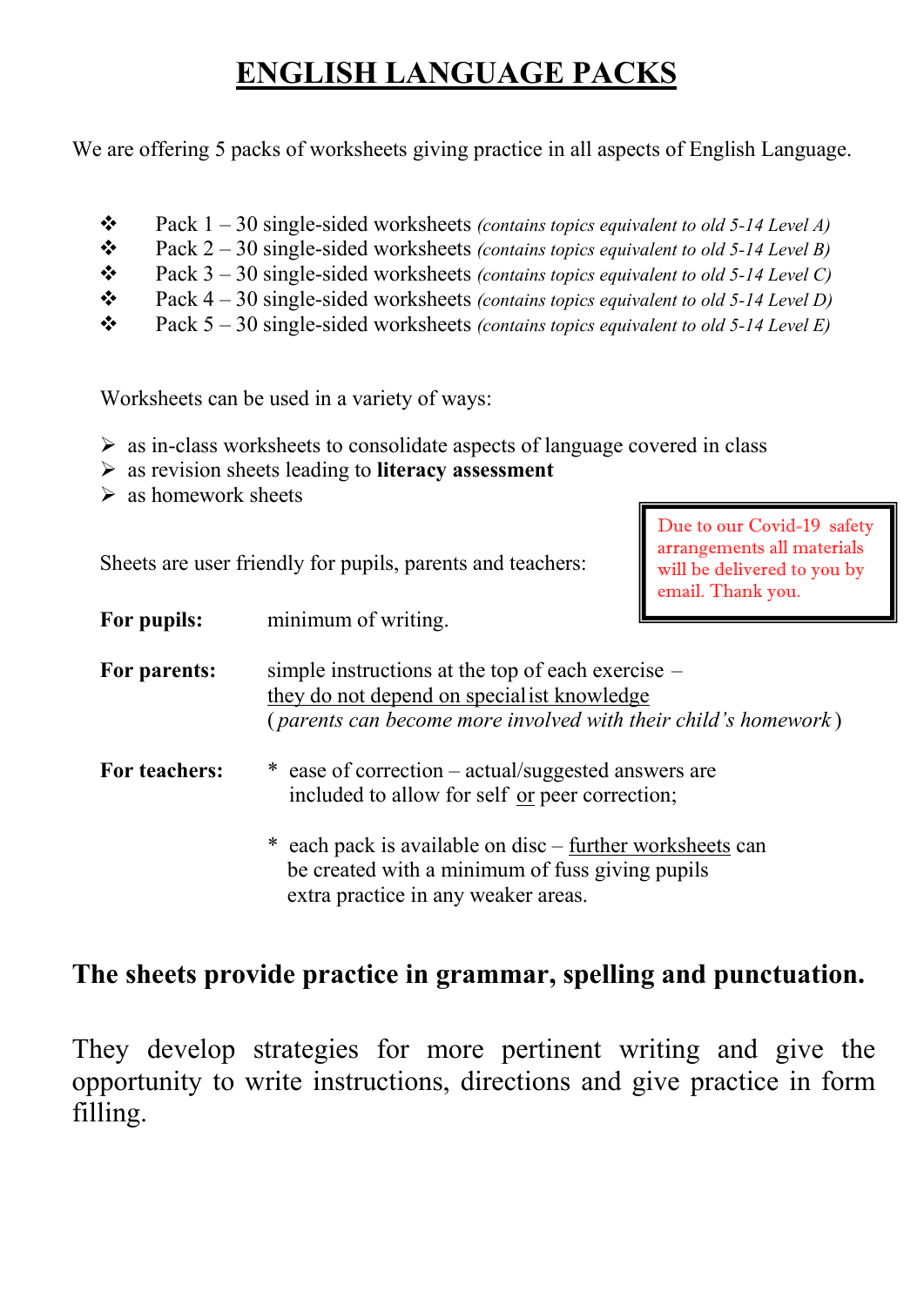#### **The content lists of our English Language Packs …………**

Please note ……

- *Pack 1 approximates to Level A of the old 5-14 arrangements*
- *Pack 2 approximates to Level B of the old 5-14 arrangements*
- *Pack 3 approximates to Level C of the old 5-14 arrangements*
- *Pack 4 approximates to Level D of the old 5-14 arrangements*
- *Pack 5 approximates to Level E of the old 5-14 arrangements*

*Quality, choice and reliability, all make a difference …. choose Pegasys !*

#### Pack 4 – Worksheet Titles

- 1. Abstract Nouns (1)
- 2. Abstract Nouns (2)
- 3. Prefixes (1)
- 4. Prefixes (2)
- 5. Double Negatives
- 6. Possessive Pronouns
- 7. Direct Speech (1)
- 8. Direct/Indirect Speech (2)
- 9. Verbs into Nouns
- 10. Active/Passive Verbs
- 11. Sentences clauses (1)
- 12. Sentences clauses (2)
- 13. Adjective Clauses
- 14. Commas in sentences (1)
- 15. Commas in sentences (2)
- 16. Relative pronouns (1)
- 17. Relative pronouns (2)
- 18. Possessive Adjectives
- 19. Split Direct Speech
- 20. Adjectives nouns/verbs
- 21. Synonyms/Antonyms
- 22. Homophones
- 23. Similes
- 24. Metaphors
- 25. Writing an account
- 26. Planning a Story
- 27. Persuasive Writing
- 28. Letters of Complaint
- 29. Writing Slogans
- 30. Information Poster

#### Pack 1 - Worksheet Titles

Pack 2 - Worksheet Titles

 1. The Alphabet 2. Proper Nouns 3. Adjectives (1) 4. To, two, too 5. Verbs (1) 6. Verbs (2) 7. Conjunctions (1) 8. Conjunctions (2) 9. Alphabetical Order 10. Proper Nouns 11. Auxiliary Verbs 12. Adjectives (2) 13. Contractions/Pronouns

14. Contractions 15. Adverbs (1) 16. Adverbs (2) 17. Prepositions 18. Using a/an

27. Letter Writing 28. Instructions 29. Creating a Poster 30. Making notes for a talk

Pack 5 – Worksheet Titles

 3. Best Meaning-alpha. order 4. Each/anyone/anybody etc 5. Can/may; may/might 6. Abbreviations 7. Proverbs

 1. Either/Neither 2. Punctuation (1)

8. ence/ance; ent/ant

19. Metaphors/similes 20. Adding ing/ed 21. Use of fewer/less

29. Compiling a Questionnaire 30. Designing a Leaflet

22. Genre 23. Editing 24. Modern Words 25. Homophones 26. Summaries 27. Newspaper Article 28. Writing a CV

11. Statements / Questions 12. Alphabetical order (1) 13. Alphabetical order (2) 14. Impersonal Writing 15. Punctuation (2) 16. Synonyms 17. Ph words 18. ie/ei

 9. ery/ory 10. sure/ture

19. Using the Indef. Article 20. Where, were, we're 21. Confusion of words 22. Adverbs (3) 23. Speech Bubbles 24. Paragraphs 25. Shape Poems 26. Rules

- 1. The Alphabet
- 2. Nouns (1)
- 3. Adjectives (1)
- 4. Nouns and Adjectives
- 5. Verbs (1)
- 6. Alphabetical Order
- 7. Proper Nouns (1)
- 8. A. Order / Proper Nouns
- 9. Sentences (1)
- 10. Sentences (2)
- 11. Verbs (2)
- 12. Questions (1)
- 13. Proper Nouns (2)
- 14. Adjectives (2)
- 15. Nouns (2)
- 16. Plurals adding 's'
- 17. Prepositions
- 18. Pronouns
- 19. Nouns
- 20. Adjectives (3)
- 21. Questions (2)
- 22. Verbs (3)
- 23. Conjunctions (1)
- 24. Conjunctions (2)
- 25. Conjunctions (3)
- 26. Things I like to do
- 27. Writing Instructions
- 28. Planning a Story
- 29. Writing About Me
- 30. A Book Review

#### Pack 3 - Worksheet Titles

- 1. Alphabetical order
- 2. Proper Nouns (1)
- 3. Proper Nouns (2)
- 4. Pronouns
- 5. Plurals (1)
- 6. Plurals (2)
- 7. Prepositions
- 8. Collective Nouns
- 9. Sentences sub/obj
- 10. Matching Nouns & Verbs
- 11. Direct Speech (1)
- 12. Direct Speech (2)
- 13. Comparison of Adj. (1)
- 14. Comparison of Adj. (2)
- 15. Possessive Nouns sing.
- 16. Possessive Nouns plur.
- 17. Possessive Nouns
- 18. Past Tense Verbs
- 19. Future Tense Verbs
- 20. Present, Past & Future Tense verbs
- 21. Compound Nouns
- 22. Plural Nouns ending 'f' & 'fe'
- 23. Plurals irregular
- 24. Sentences sub/pred
- 25. Making Lists
- 26. Fact or Opinion
- 27. Writing Instructions
- 28. Writing in Paragraphs
- 29. Collecting Information 30. Being a Reporter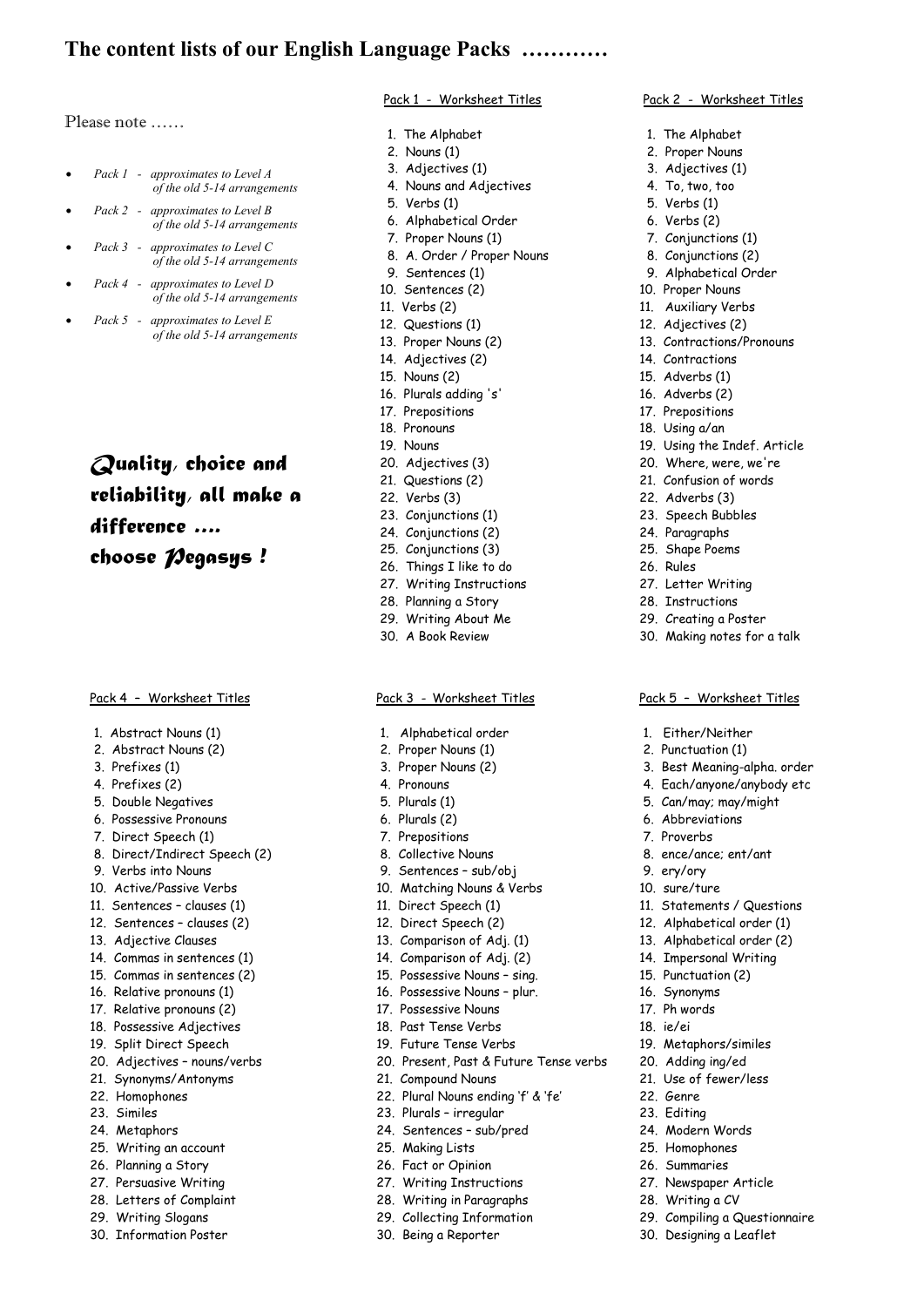

### **S1/S2 Close Reading Packs**

These packs are intended to enhance the performance of pupils in close reading which is an essential component of English through all school stages.

There are six packs **each** containing a selection of **twenty** close reading passages including both Narrative/Personal and Informative exemplars.

#### **Every pack is accompanied with answers.**

Our packs contains materials that correspond, as closely as possible, to all relevant ages and stages.



*\* change or adjust questions \* add to the passage \* add questions*

*… the choice is yours* 



| ❖ |                                                                     | Pack 1 (approx. A) - Focus on basic understanding of events in texts and ability to<br>$(20 \text{ passages} + Q's \& \text{answers})$ recognise commonly used words.                                                                                                           |
|---|---------------------------------------------------------------------|---------------------------------------------------------------------------------------------------------------------------------------------------------------------------------------------------------------------------------------------------------------------------------|
| ❖ | $(20 \text{ passages} + Q's \& \text{ answers})$ basic punctuation. | Pack 2 (approx. B) - Focus on identifying the main ideas in texts and appreciation of                                                                                                                                                                                           |
| ❖ |                                                                     | Pack 3 (approx. C) - Focus on setting and s tyle. Awareness of paragraphing and more<br>$(20 \text{ passages} + Q's \& \text{answers})$ complex levels of punctuation.                                                                                                          |
| ❖ |                                                                     | Pack 4 (approx. D) - Focus on using information from different areas of texts and<br>(20 passages + $Q$ 's & answers) commenting on language features.<br>Understanding of character and style.                                                                                 |
| ❖ |                                                                     | Pack 5 (approx. E) - Focus on locating main points of text and attitude of the writer.<br>(20 passages + $Q$ 's & answers) Ability to locate evidence and understand more complex ideas<br>and aspects of language including alliteration, metaphor & simile.                   |
| ❖ |                                                                     | Pack 6 (approx. F) - Focus on personal engagement substantiated by textual reference.<br>(20 passages + $Q$ 's & answers) Identification of individual features of style and c ontent.<br>Demonstrate understanding of the relationship amongst genre,<br>purpose and audience. |

**Please note** .... our 'close reading' worksheets have no particular level marked on them and are therefore suitable for use with any year group (as deemed fit).

*These materials are suitable for use in the classroom as dayto-day worksheets, as practice exercises in preparation for literacy assessment or as individual homework assignments.*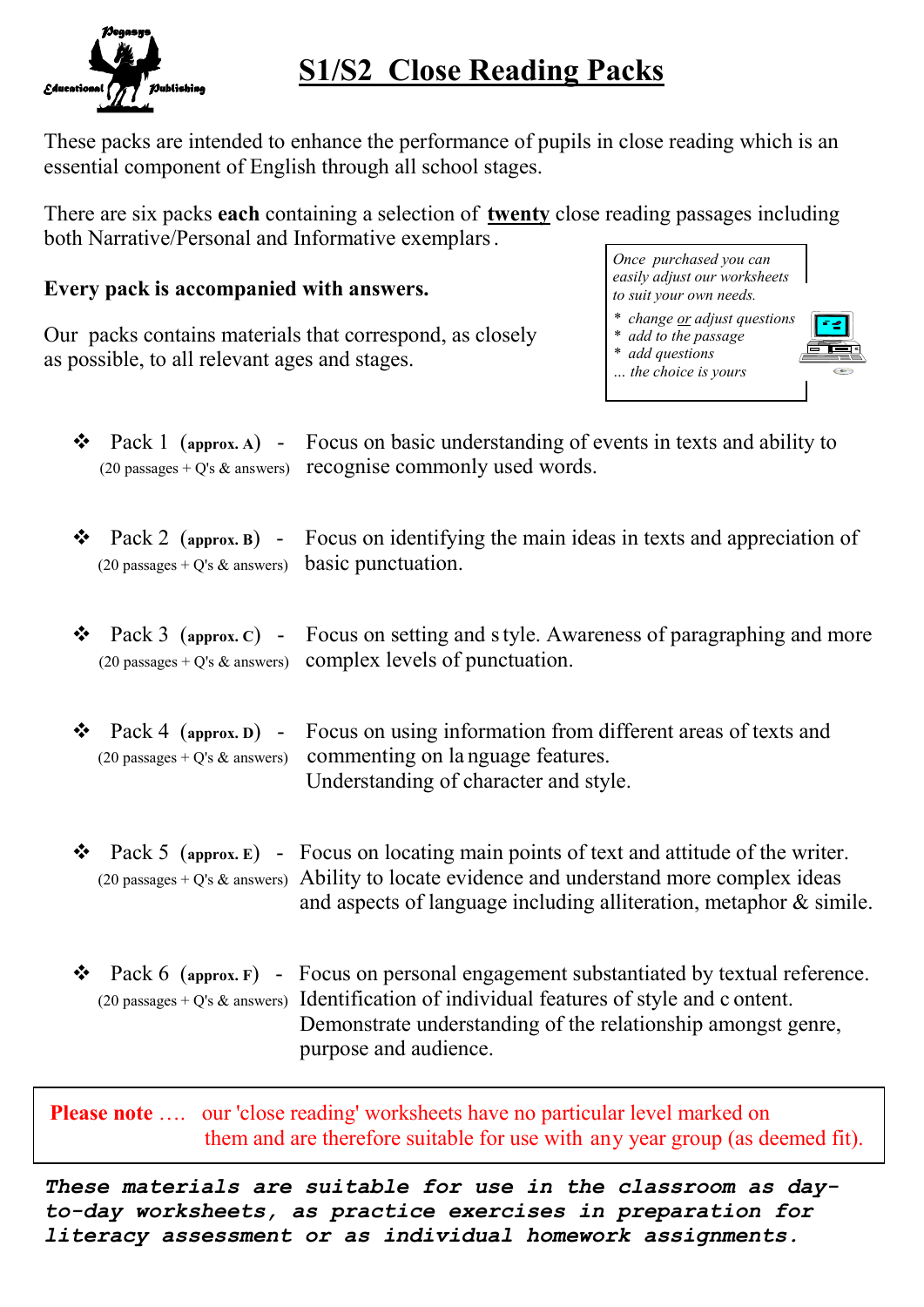### **Textual Analysis Packs**

The purpose of **TEXTUAL ANALYSIS** is to encourage pupils to think about **HOW** a piece of text, whether it be prose, poetry or drama, is actually written. The focus is on analysing the language and techniques used by the writer and commenting on the effectiveness of these features.

The packs themselves come in 3 levels of difficulty, with each pack consisting of **TE6** separate Textual Analysis assignments each totalling **30 marks**. The texts to be analysed will be made up from poetry, drama or prose and will be accompanied by a series of questions.

Answers to the assignments will be provided at the back of each pack.

 $\bullet$  Pack 1 - This pack is pitched at the old Intermediate 1 level of study, however, it can also be used for lower school or any corresponding class at Levels 3 & 4 of CFE.

These Hacks The texts and questions will encourage pupils to demonstrate their **These Bayine**<br>are a massive understanding of major and minor points of the text through reference to relevant areas of content. Pupils will also be asked to highlight and explain le d'uneel.<br>resourcel some of the more obvious ways in which aspects of structure, style and language contribute to a text's overall meaning.

 $\bullet$  Pack 2 - This pack is pitched at the old Intermediate 2 level of study though could easily be used with any corresponding class at Levels 4 & 5 of CFE.

> The texts and questions will encourage pupils to demonstrate their understanding of key elements, central concerns and significant details of the text. Pupils will be asked to demonstrate their understanding and awareness of some appropriate critical terminology substantiated by relevant evidence from the text itself.

 $\bullet$  Pack 3 - This pack is ideally suited to a Higher level of study or as preparation for those pupils intending to do Higher.

> The texts and questions will require pupils to demonstrate a secure understanding of key elements, central concerns, significant and complex details of the texts. Pupils will be required to explain accurately, and in detail, the ways in which aspects of style, structure and language contribute to a text's overall meaning and impact. Pupils will be required to understand and demonstrate appropriate usage of complex critical terminology and substantiate answers with detailed and relevant evidence from the texts themselves.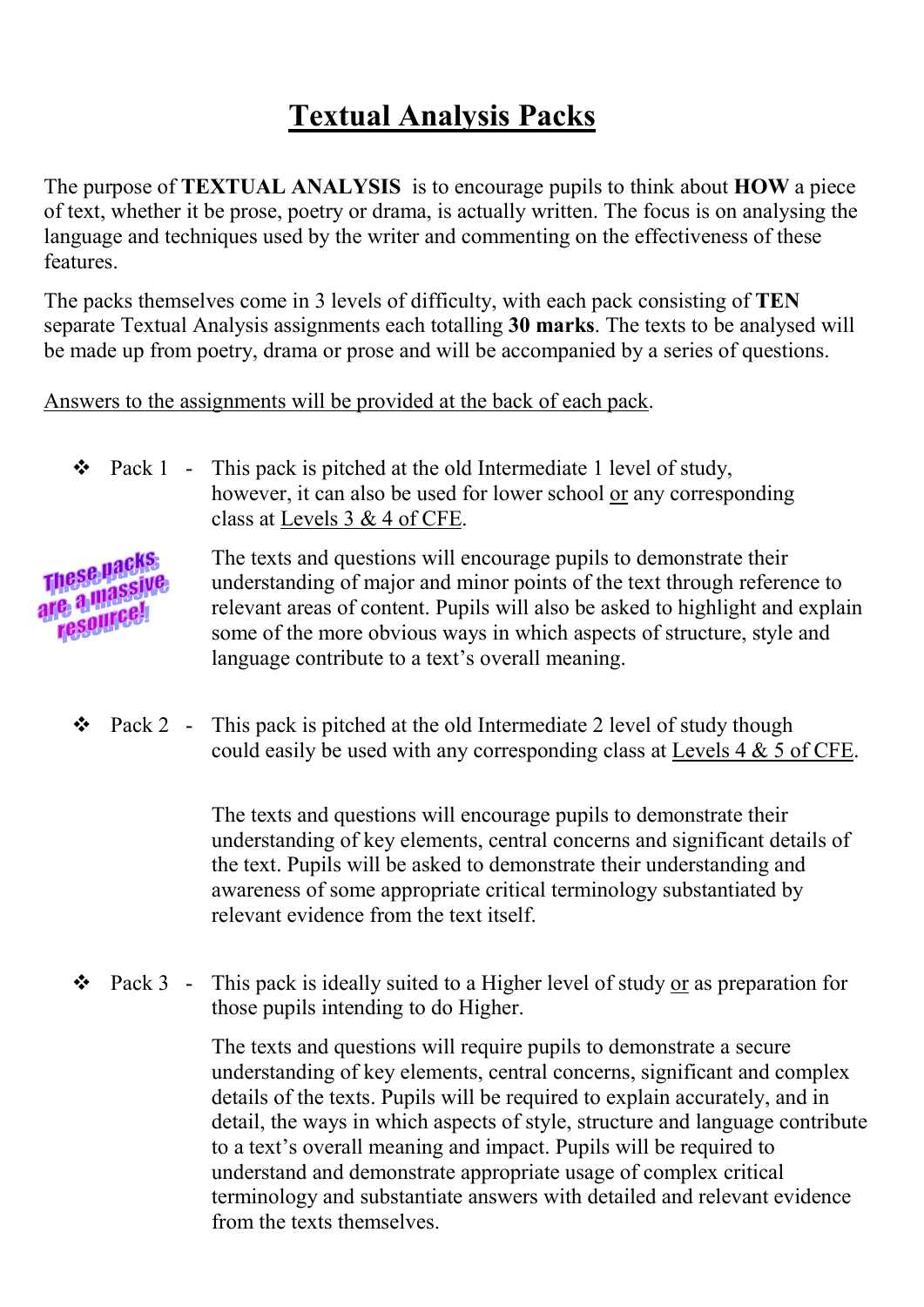#### **Close Reading Pack 1 (S3/S4)**

**This pack has been designed to be used with S3 and S4 pupils who are currently studying English Language at the equivalent of the old Credit or Intermediate 2 levels.** 

We are confident it will also be appropriate for the new National 5 level within **Curriculum for Excellence.**

**The pack itself contains passages which are non-fiction and which will test pupils on their understanding, analysis and evaluation of the passage itself.** 

**The pack contains 12 individual passages with appropriate questions and answers.** 

**The questions for each passage will total 30 marks.**

#### **Close Reading Pack 2 (S3/S4)**

**This pack has been designed to be used with S3 and S4 pupils who are currently studying English Language at the equivalent of the old General or Intermediate 1 levels.** 

We are confident it will also be appropriate for the new National 4 level within **Curriculum for Excellence.**

**The pack itself contains passages which are non-fiction and which will test pupils on their understanding, analysis and evaluation of the passage itself.** 

**The pack contains 12 individual passages with appropriate questions and answers.** 

**The questions for each passage will total 30 marks.**

- **\* All orders received will be completed and dispatched a.s.a.p - usually within a few days of receipt (following COVID-19 arrangements).**
- **\* Establishments/local authorities will be invoiced for payment as per Covid-19 arrangements.**
- All orders are VAT free.
- **\* We accept orders throughout the year.**
- **\* Contact us ... tel/fax: 01236 430006 email: pegasyspublishing@gmail.com**

 *Please use the order form following this page and send it, via your establishment's finance department, to the email address given on the form . You may, if you prefer, fax your order to* **01236 430006** *or post it to the address given on the form.* 

 *Due to Covid-19 we would prefer if you either emailed or faxed your order, however we will of course accept orders by post. Thank you.*